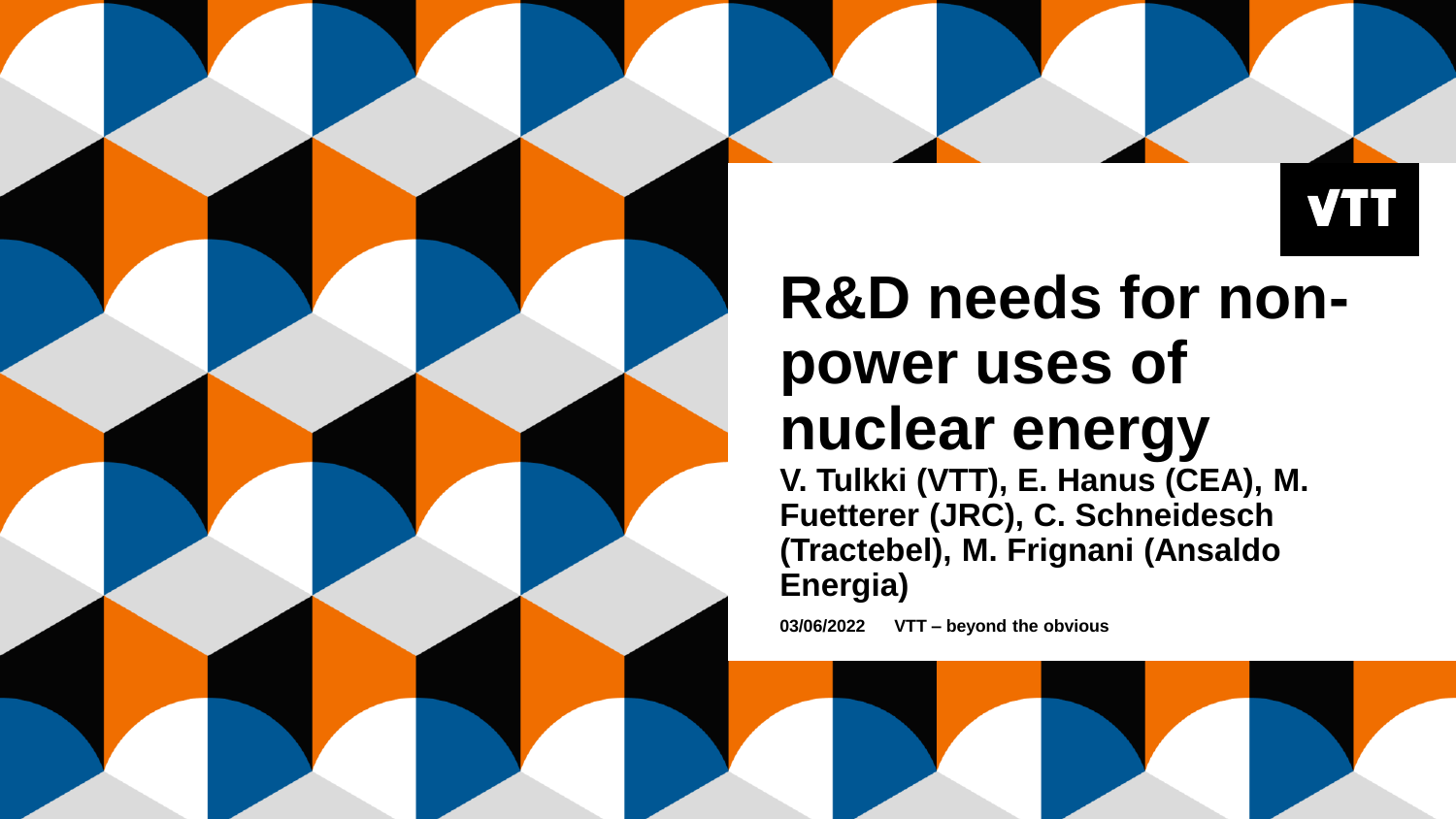# **Motivation – nuclear energy beyond electricity production**

- Nuclear cogeneration has accumulated experience of 750 reactoryears worldwide.
	- Mostly these are in the form of combined heat and power production, with a small fraction of heat generated used
	- to provide district heating to communities close to NPPs
	- steam supply for paper mill, cardboard factory, salt refining as well as seawater desalination.
- Recent changes to the electricity market have pushed nuclear energy community to also consider diversification to their energy service portfolios from sole electricity production
- **SMR** are good candidates to answer wide variety of energy needs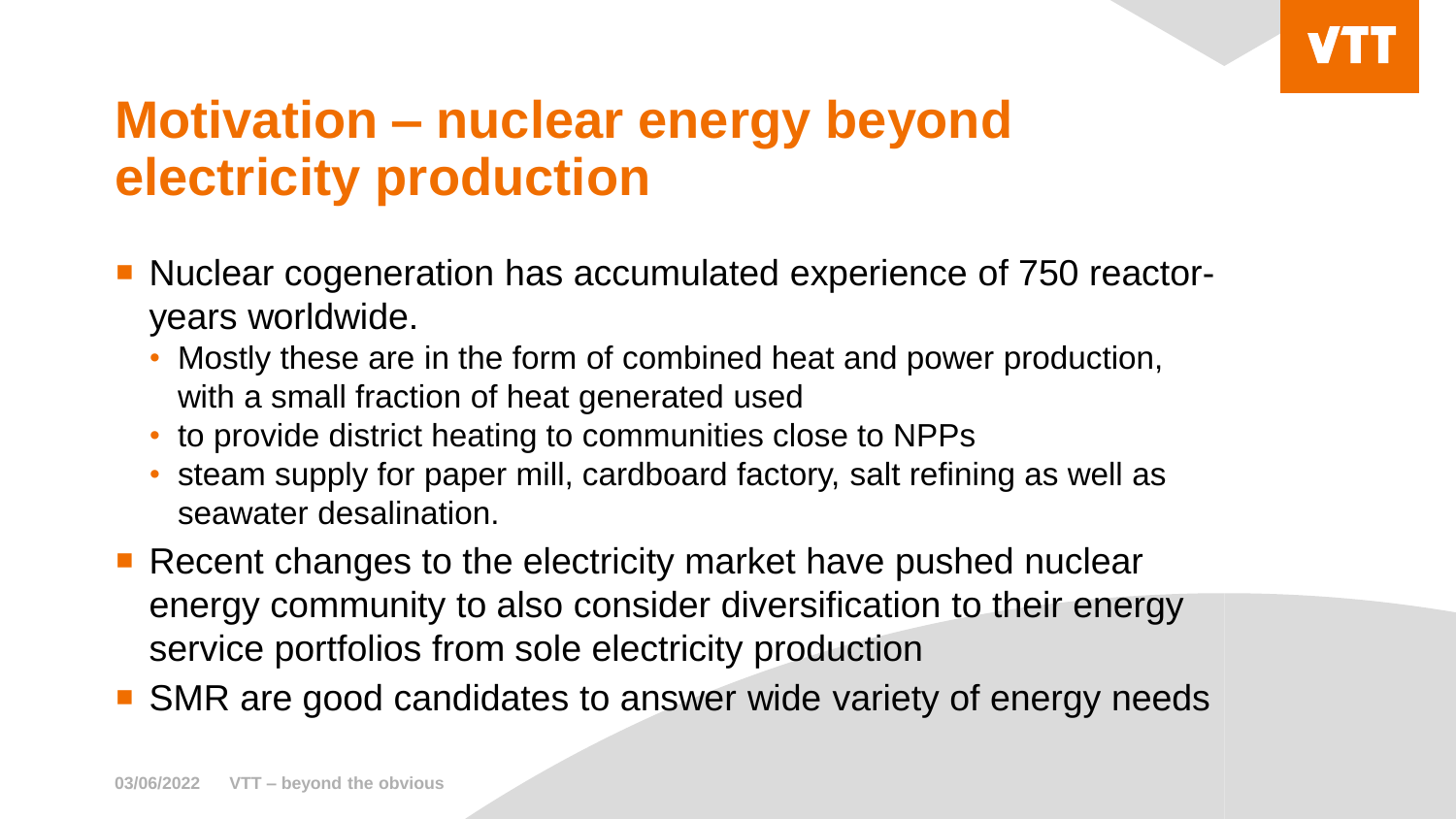

### **Potential uses of nuclear heat**

- **District heating/cooling**
- **Process heat for industrial uses** 
	- May have limited in scope unless temperature boost is applied
- **Hydrogen production** 
	- Coupling to HTSE or to thermochemical cycles
- Direct air capture applications
	- CO2 either sequestered or used as a e-fuel feedstock
- **Desalination**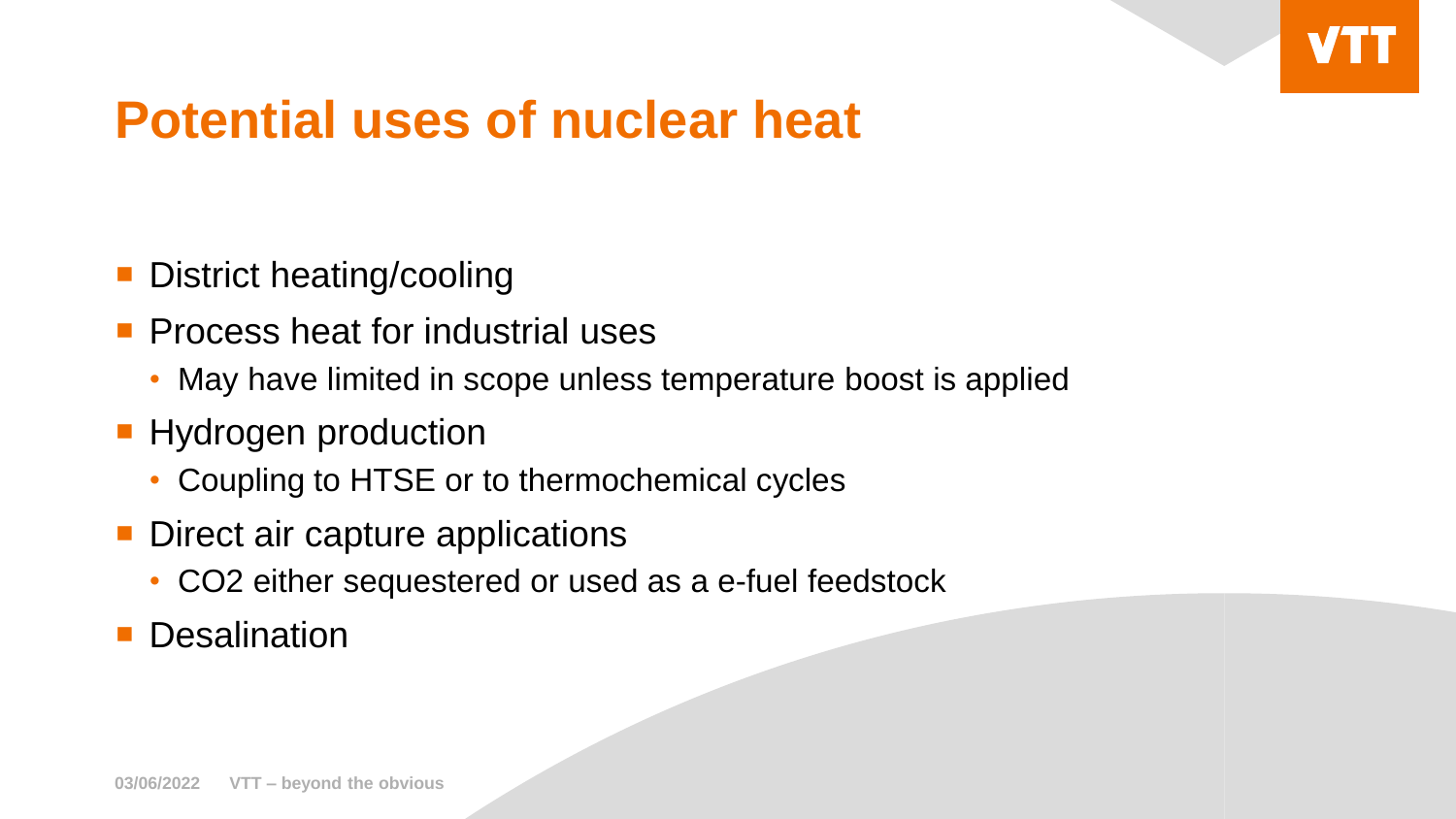

#### **Use depends on the temperature of the heat**

- **Temperature used by** different processes differs
	- Opportunity for different reactor technologies
- N.B. highest temperature shown
	- Opportunities in e.g. pre-heating, hydrogen production also with lower temperature range



[NC2I-VISION-PAPER\\_Final-version\\_Web.pdf \(snetp.eu\)](https://snetp.eu/wp-content/uploads/2020/10/NC2I-VISION-PAPER_Final-version_Web.pdf)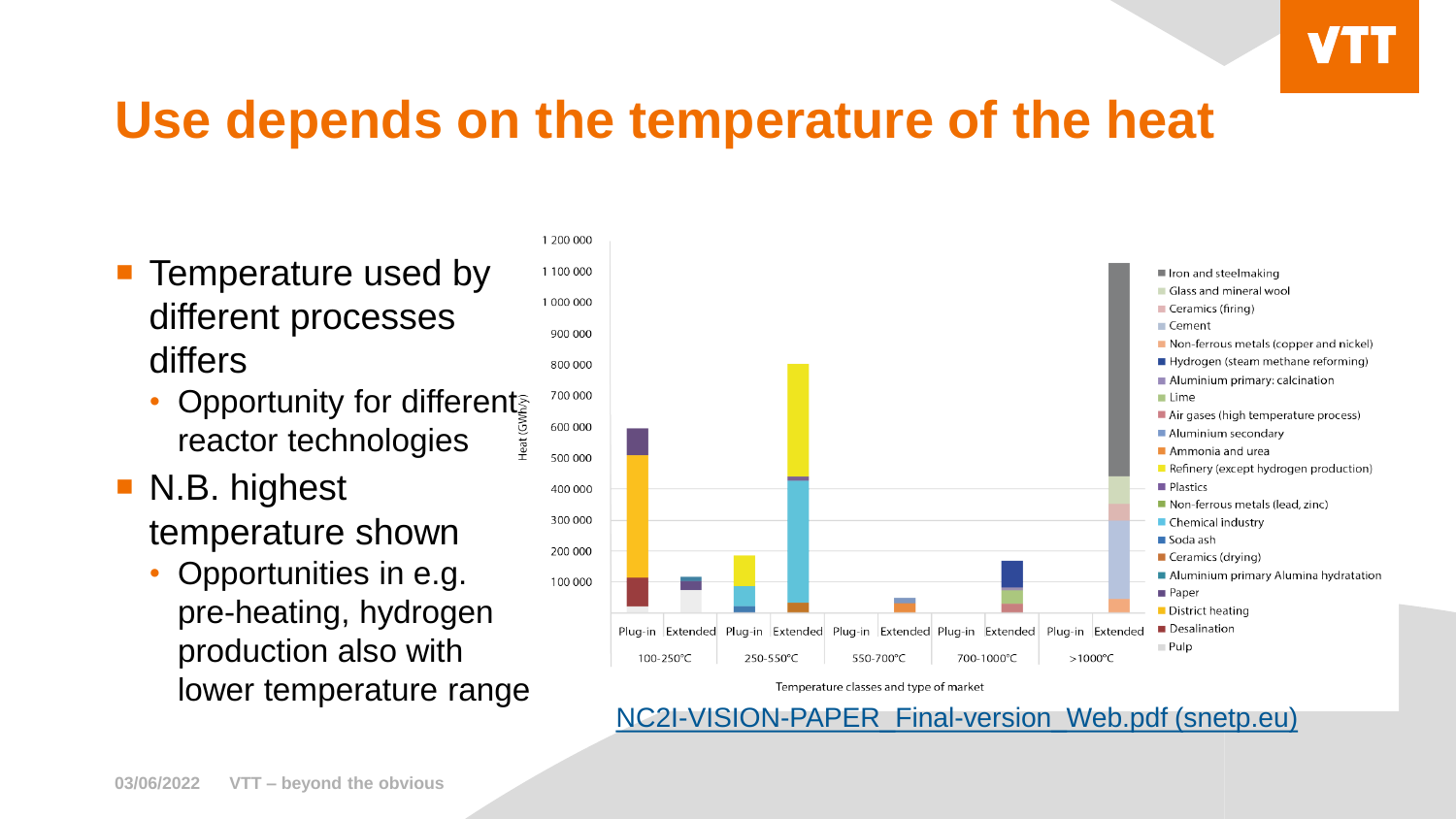#### **The research question**

- **Lots of work being done in developing novel nuclear reactors** (SMRs, AMRs)
- **Lots of work being done in process industry optimization of** processes and development of new low-carbon processes
- While these two would have a lot to gain from each other, not all development currently is necessarily synergistic
- Aim to find the relevant needs for integration of nuclear and nonnuclear fields with R&D
	- Understanding of possibilities and limitations necessarily also would assist in development of "both sides"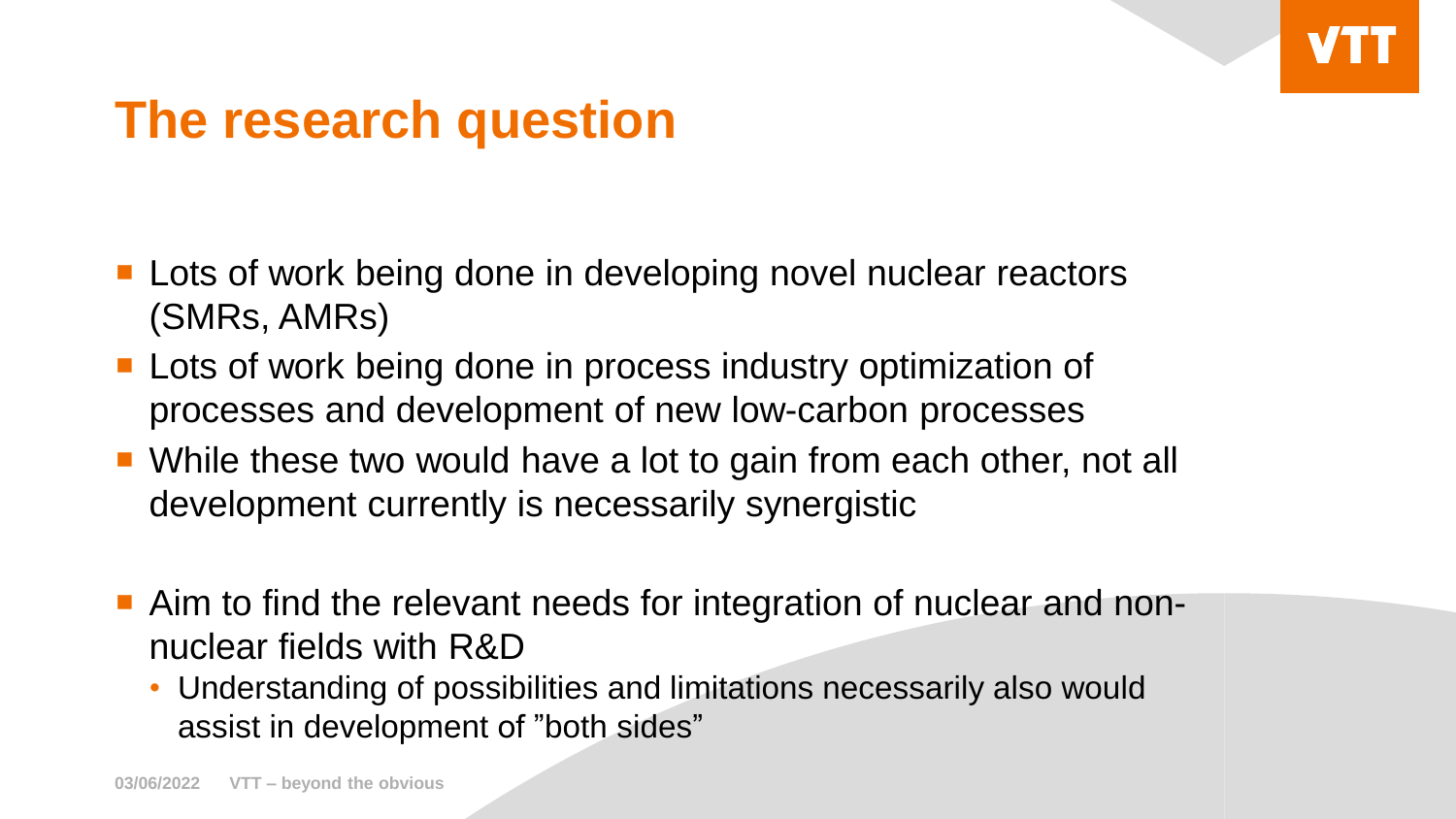## **High level questions**

- **Development of specific SMR/AMR designs aiming to be used in** heat production / cogeneration role
	- Public acceptance for such new nuclear energy applications
- Research on the potential issues in co-siting nuclear reactors with the heat users (industries, municipalities);
	- Safety requirements specific to collocation (e.g. nuclear combined with a hazardous chemical plant)
	- In the end depends on regulatory approach
- Country-specific interaction of nuclear regulations to regulations governing chemical industries (e.g. Seveso directive) when facilities are co-located.
	- Co-licensing of two facilities?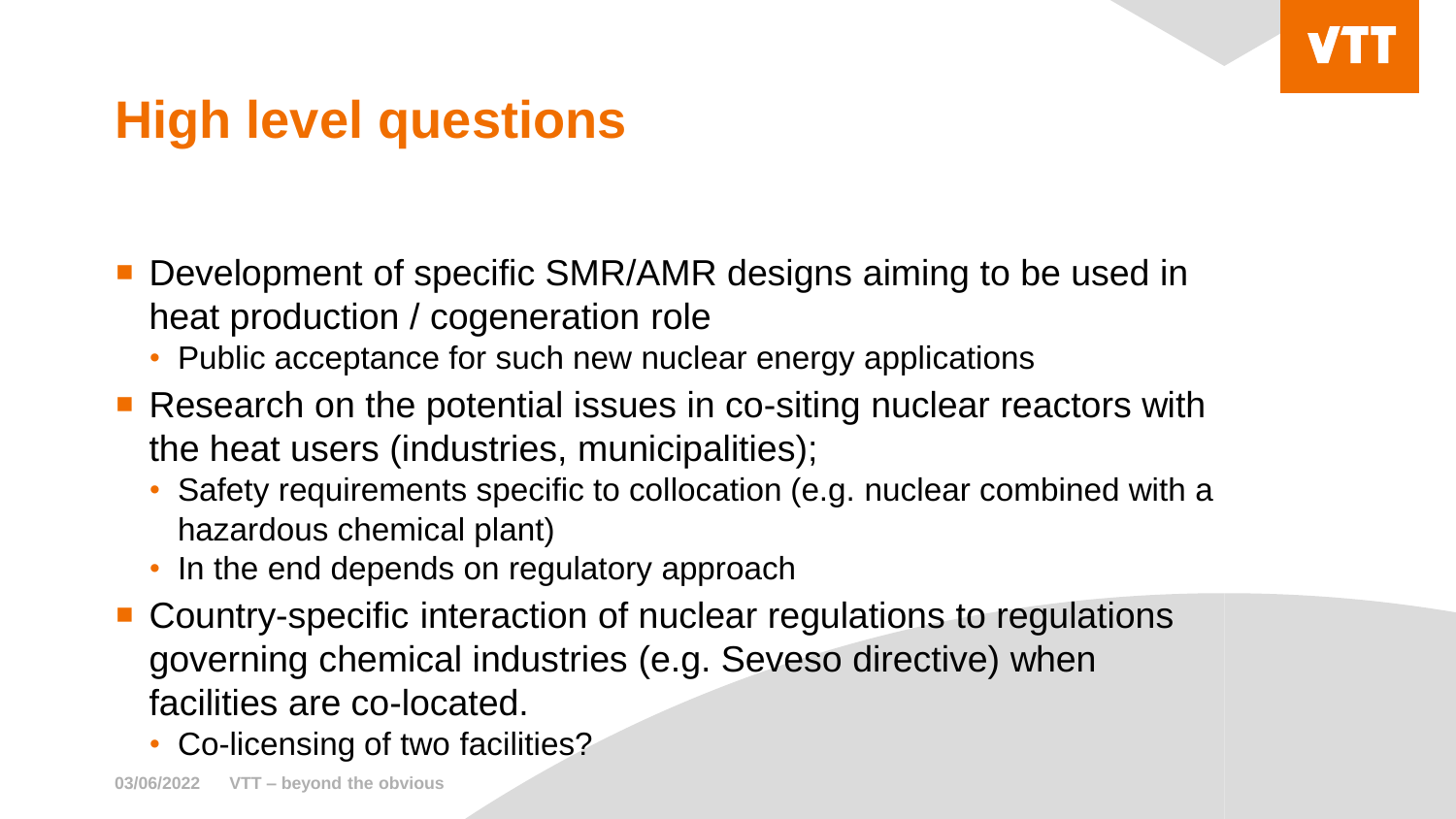

# **Some specific R&D gaps**

- Technical coupling technologies between nuclear plant and heat use facility
	- Development of experimental platforms to qualify interactions between SMR and non-nuclear technologies
	- Both physical and virtual
- Analysis for requirements for heat, cold, hydrogen and power to X applications
	- SMR designs and integration to answer to the specific use cases
- **Analysis covering:** 
	- Technical performances (operability, manoeuvrability, flexibility)
	- Economical evaluations and safety analysis for the hybrid systems
- **Assessment methodology, tools, etc.**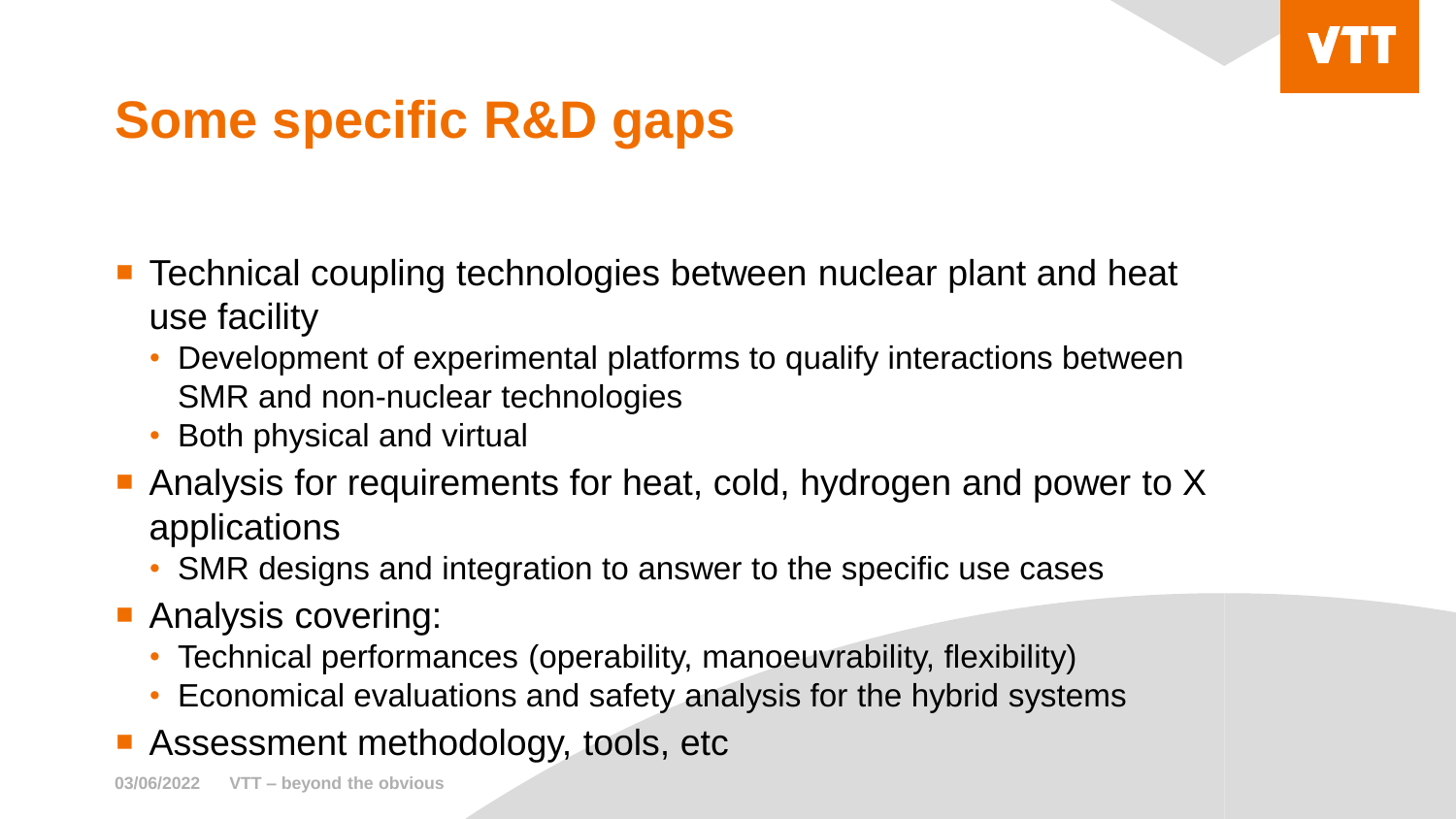# **In the big picture, SMRs and AMRs for these applications should be built**

- Development of specific SMR/AMR designs aiming to be used in heat production / cogeneration role
	- Or adaptation of a developed one
- **Public acceptance for such new nuclear energy applications is** vital
	- Colocation, physical connection (no matter with how many heat exchangers in between)…
- Impact assessment (energy security, policy, industrial leadership etc.)
	- Novel products need markets and/or innovation support
- This all is built on proper understanding through R&D